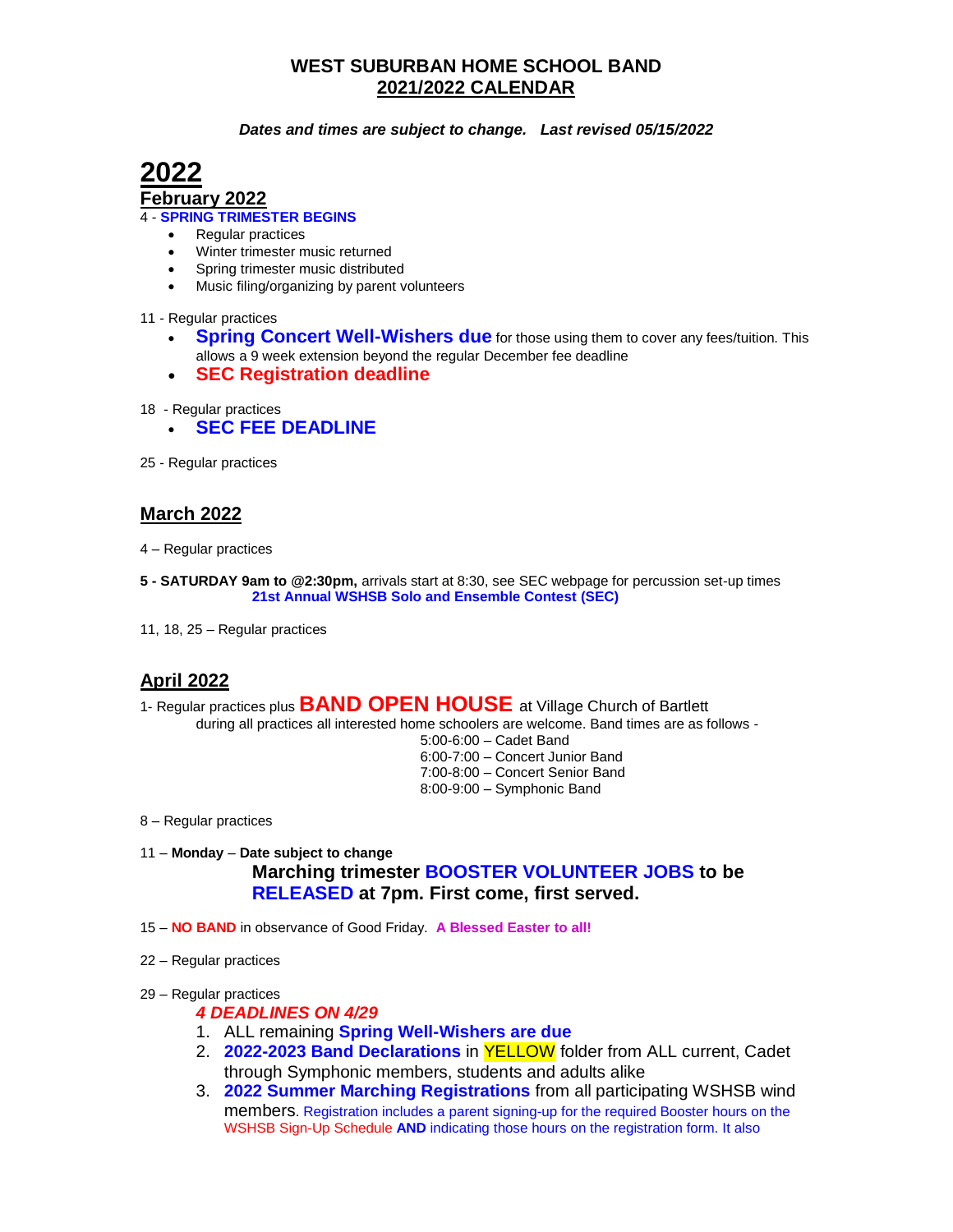includes summer rental form(s) and fee(s) if applicable. If mailing forms, etc. do so with sufficient time to arrive by 4/29. **Late fees are applicable after the due date. See reg. form or Fee Schedule on FORMS/DOCS for particulars**.

4. Deadline for those graduating from high school to confirm on list at front table.

## **May 2022**

- 6 **Cadets' Spring Performance Dress Rehearsal at Village Church** Regular practices for Concert Junior, Concert Senior and Symphonic
- 13 **Cadets' Spring Performance at Village Church,**

Cadets participating in the Spring Concert must also attend on May 20 an 27 **ALL Cadets must return on 6/3 for music return and WSHSB instrument inventory/check**

Regular practices for Concert Junior, Concert Senior and Symphonic

**17 – Tuesday** – **9am-6pm** – **Instrument fittings/tryouts at director's home-** other times as available Prior appointment must be made with director, Mrs. Borow. Remaining instrument fitting/tryout dates, by appointment only, 6/21, 7/12, 8/23 and 9/13

#### 20 – **Percussionists should arrive at 4:15 to set-up**

**5:00 – 6:00 - Percussion/drumline practice for Summer Marching 6-9:30pm CADET, JR, SR, SYM - DRESS REHEARSAL at Village Church of Bartlett**  *All bands must arrive and be ready to play at 6pm. Note: Attendance at dress rehearsal is required for inclusion in concert.*

**27 – FRIDAY, May 27, 2022, 6pm - SPRING CONCERT College Church in Wheaton 332 E Seminary Ave, Wheaton, IL 60187** *While concert starts at 6, band members must all be there at 4:30, including participating cadets. All must be out by 9:30.*

## **June 2022**

**3 - FRIDAY AFTER CONCERT** - Final Concert Season Meeting after the Spring Concert AND Official start of SUMMER MARCHING TRIMESTER  **5pm - Marching percussion/drumline practice Band members arrive at 6 PM to do returns, etc. Those new to WSHSB need not arrive until 7:15**

#### **Percussionists should arrive at 4:15 to set-up**

5:00 – 6:00 or 7:00pm **Percussion/drumline practice for Summer Marching** 6:00 – 7:30 pm

- Return of all band music
- Return of all WSHSB rental/loaner instruments for the **ANNUAL INSTRUMENT INVENTORY/CHECK**
- Return of all other band property
- Marching music and hat distribution
- Music filing/organizing by parent volunteers

**For those NEW to WSHSB – See our Summer Marching web page and contact the director in advance if at all possible. All new people need to turn-in a completed Summer Marching Registration with applicable summer rental forms and fees when you register. The forms are on our FORMS/DOCUMENTS web page**.

7:30 – 9:00 pm

 Preliminary marching kick-off and music practice - **bring your instrument, lyre and flip-folder**. All marching musicians must attend this preliminary marching practice.

**~~~~~~~~~~~~~~~~~~~~~~~~~~~~~~~~~~**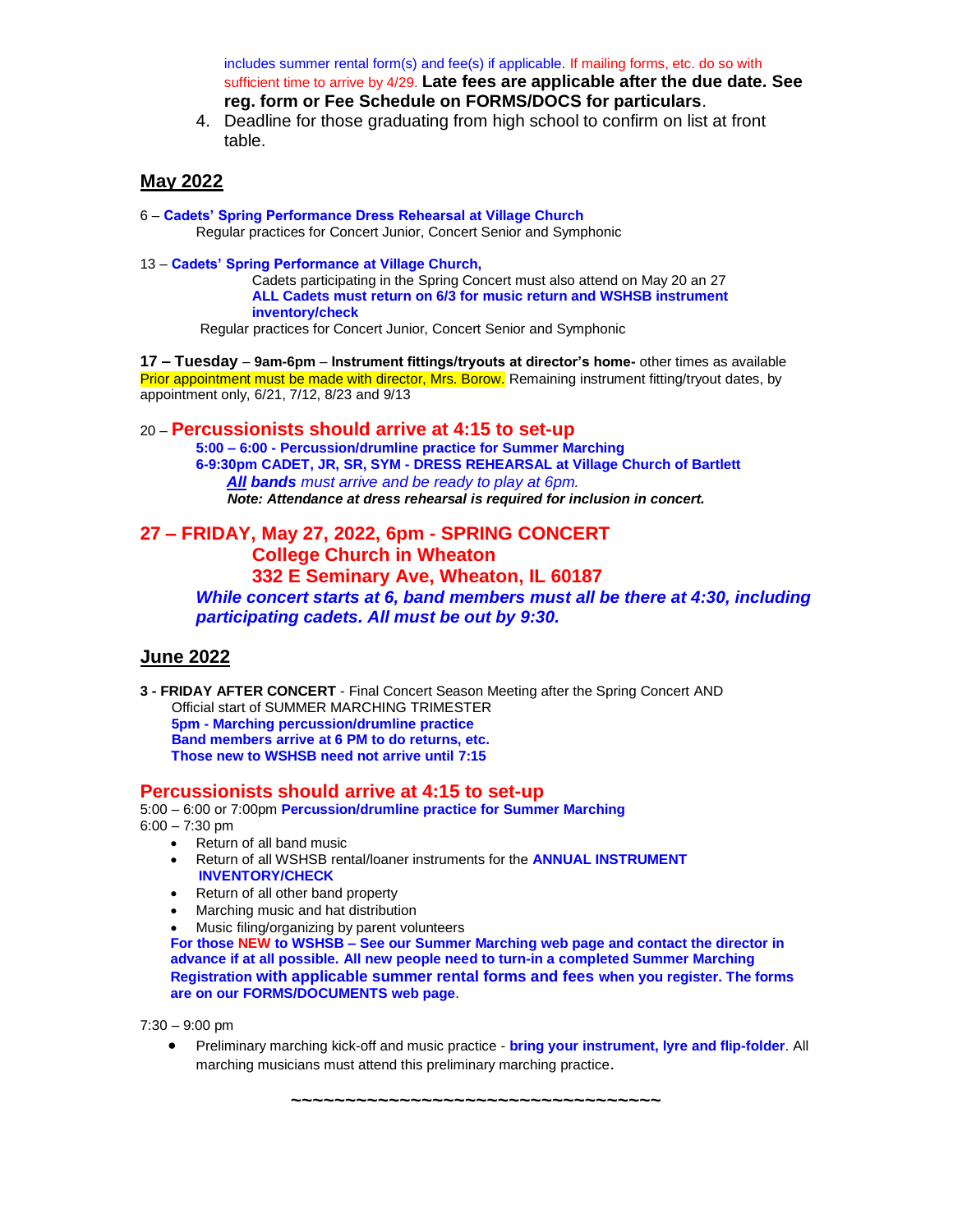# **Marching, Trimester 3 (summer 2022)**

### **The purpose of Trimester 3 is two-fold**

- **1. Summer Marching** for which the WSHSB is also known as "The Patriots" Marching is voluntary and open to current WSHSB members and non-members alike. See **Summer Marching** on our website for complete details.
- **2. Auditions –** time for the WSHSB Annual Summer Chair Competition. However, once the audition video deadline has passed you are still able to join by submitting an audition video with the following understanding. You will be placed in the band where we feel you fit best and you will be at the end of the roster for your instrument. See **Auditions** on our website for complete details.

#### **JUNE 8, 9, 10 - Mandatory Pre-camps – i.e. special camp sessions 1pm to 4pm each day at Corpus Christi Church**, 1415 W Lies Rd, Carol Stream, IL

- **08 Wednesday** NEWCOMERS -.Any student/adult (adults if schedule allows) totally new to marching or others as listed on our Summer Marching webpage, including any new (non-musician) students for guard unit.
- **09 Thursday** PERCUSSION All current and new marching percussionists
- **10 Friday** RANK LEADERS Director will approve rank leaders.

If you are currently in Senior or Symphonic band and are interested in being a rank leader, sign up for this Pre-Camp day.

Attendance on this day **WILL NOT GUARANTEE** your role as a rank leader in marching camp or at parades.

The director will decide and assign rank leaders based on multiple criteria including: actual marching ability, leadership skills, marching camp attendance as well as prior AND current parade commitments.

**JUNE 13 – 17 Monday through Friday - 9am to 12pm –– MANDATORY FULL CAMP**

at Kane County Fairgrounds, 525 S Randall Rd, St. Charles, IL

**JUNE 21 – Tuesday** – **9am-6pm** – **Instrument fittings/tryouts at director's home -** Other times as available. Prior appointment must be made with director, Mrs. Borow. Remaining instrument fitting/tryout dates, by appointment only, 7/12, 8/23 and 9/13

# *\*\*NEW\*\**

## **JUNE 29 – Wednesday - MARCHING REFRESHER DAY -** 1-4 pm

@ **Corpus Christi Church**, 1415 W Lies Rd, Carol Stream, IL. With band camp held so early this year, we will use this day as a kind of "Dress Rehearsal" for the parades which start back-to-back July 2 and 3. Marching dress code is not required on June 29.

## **The following parade dates are anticipated but not all confirmed.**

## **JULY**

**2 – Saturday - Carol Stream July 4th Parade** arrive 9 am

**3 – Sunday** – **Warrenville Independence Parade**, arrive 5 pm

## **7 – Thursday** 9am-9pm, **Concert Senior and Symphonic AUDITION MUSIC RELEASE**

music must be picked-up ONLY THIS DAY at the director's home See **Auditions** on our website for complete details.

**NOTE: Junior band members should NOT COME on 7/7.** They have no music to pick-up. The Junior audition comes entirely from the **Essential Elements book**. See the Junior audition requirements. REMINDER for Adult Helpers – no audition required for Cadet or Junior band. Adult helpers wishing to move up to Senior or Symphonic need to produce a one-time, acceptable audition.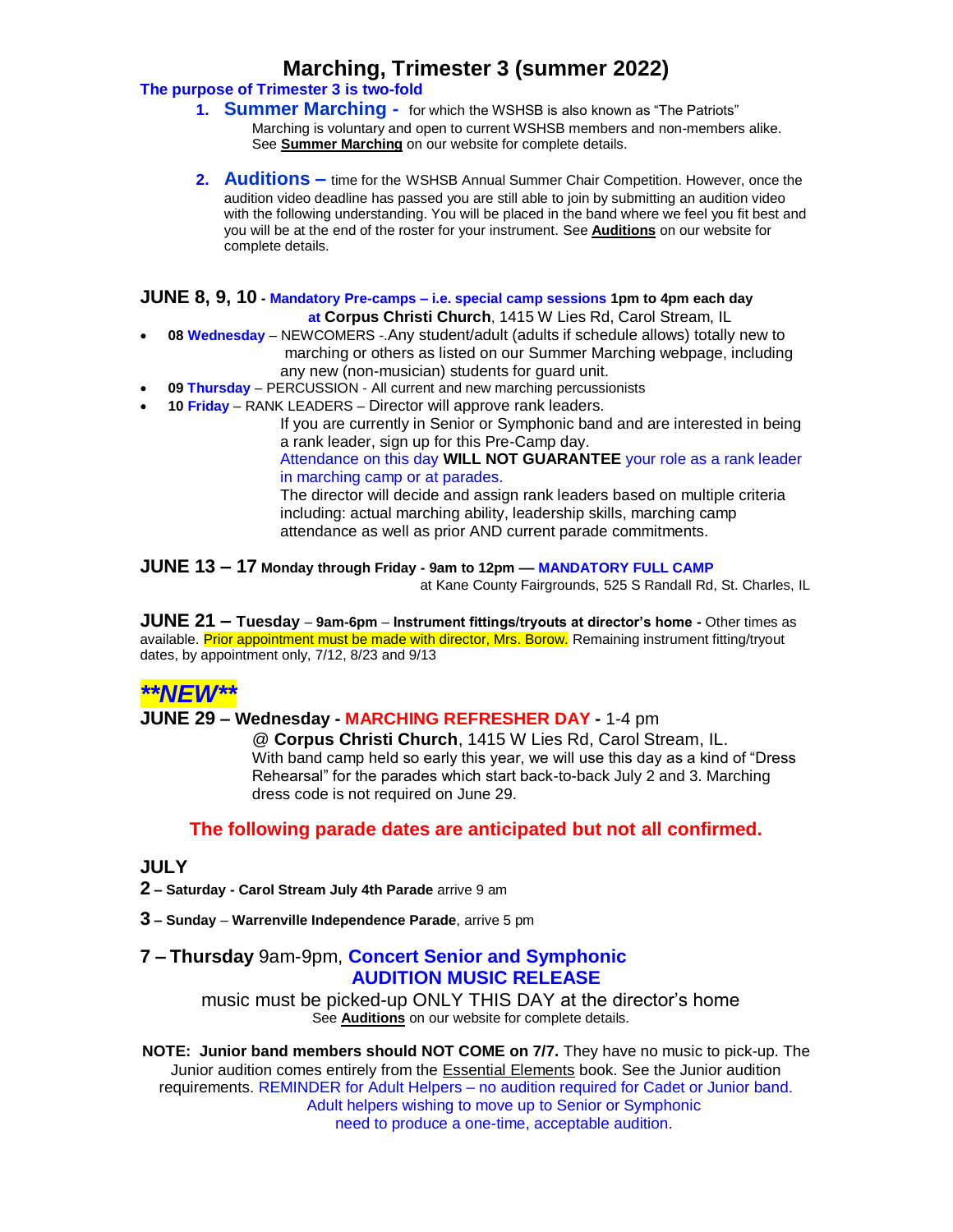**10 – Sunday - West Chicago Railroad Days Parade**, arrive 12 noon

**12 – Tuesday** – **9am-6pm** – **Instrument fittings/tryouts at director's home -** other times as available Prior appointment must be made with director, Mrs. Borow. Remaining instrument fitting/tryout dates, by appointment only, 8/23 and 9/13

#### **30 – Saturday** – **Streamwood Summer Celebration**, arrive 9:30 am

More details for the Summer Marching trimester will be posted as they become known.

- Audition music release date
- Audition deadline

# **AUGUST**

#### **3 - Wednesday**

### **All MAILED Winter registrations and rentals - forms must be received by this date.**

Registration includes

**1.** A parent signing-up for the required Booster hours on the [WSHSB Sign-Up](http://signupschedule.com/wshsb)  [Schedule](http://signupschedule.com/wshsb) **AND** indicating those hours on the registration form.

**2.** A completed registration with

- a) A completed and signed Commitment page (pg.3)
- b) All fees
- c) Applicable rental form(s) and fee(s), students and adults alike.

#### **Late fees are applicable after August 4.**

(Registration and Rental forms are on our FORMS/DOCUMENTS webpage.) Timely mailing is especially important for those who will post their auditions on YouTube. Otherwise, it may be returned in person on/before August 4 along with the audition videos. For volunteer job descriptions and the link to the WSHSB job sign-up site, see our Booster webpage.

**3.** A signed Handbook Agreement (pg. 4)

# **4– Thursday** – **All Concert Junior, Concert Senior and Symphonic Audition videos are due, 9am – 5pm note earlier end time**

**IMPORTANT: Auditions received after 5pm on August 4 will be considered late and you will be placed at the end of the roster for your instrument.** This applies to all media formats. We are aware YouTube uploading can take as much as 48 hours or more. There may be power outages, computer failures, equipment issues or other unforeseen problems. To avoid missing the deadline, do not wait until the last days before auditions are due to finalize your recordings. You may drop off or submit your audition earlier than August 4 if this date is a problem.

See **Auditions** on our website for complete details.

**REGISTRATION DEADLINE – Fully completed Winter registrations, etc. as described under August 3, may be delivered IN PERSON on August 4 with auditions. Late fees are applicable after Aug. 4.**

**No auditions will be accepted without a fully completed 2022-2023 WINTER Registration which includes all fees, Booster hours sign-up (BOTH online AND on the form), a completed and signed Commitment Page and Handbook Agreement along with any applicable rental forms/fees.**

(Registration and Rental forms are on our FORMS/DOCUMENTS webpage.)